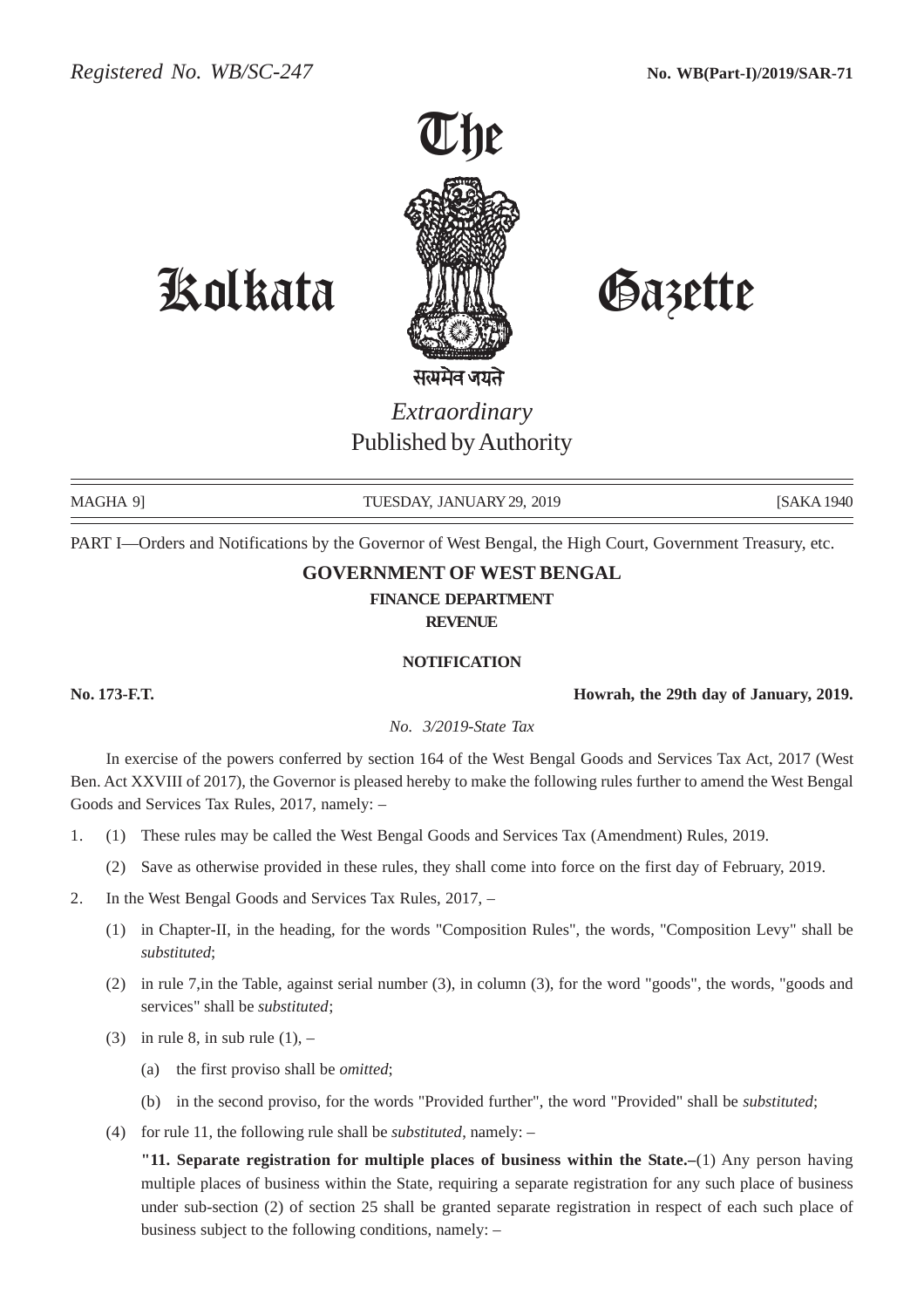- (a) such person has more than one place of business as defined in clause (85) of section 2;
- (b) such person shall not pay tax under section 10 for any of his places of business if he is paying tax under section 9 for any other place of business;
- (c) all separately registered places of business of such person shall pay tax under the Act on supply of goods or services or both made to another registered place of business of such person and issue a tax invoice or a bill of supply, as the case may be, for such supply.

*Explanation*.– For the purposes of clause (b), it is hereby clarified that where any place of business of a registered person that has been granted a separate registration becomes ineligible to pay tax under section 10, all other registered places of business of the said person shall become ineligible to pay tax under the said section.

- (2) A registered person opting to obtain separate registration for a place of business shall submit a separate application in **FORM GST REG-01** in respect of such place of business.
- (3) The provisions of rule 9 and rule 10 relating to the verification and the grant of registration shall, mutatis mutandis, apply to an application submitted under this rule.";
- (5) after rule 21, the following rule shall be *inserted*, namely: –

"**21A. Suspension of registration. -** (1)Where a registered person has applied for cancellation of registration under rule 20, the registration shall be deemed to be suspended from the date of submission of the application or the date from which the cancellation is sought, whichever is later, pending the completion of proceedings for cancellation of registration under rule 22.

(2) Where the proper officer has reasons to believe that the registration of a person is liable to be cancelled under section 29 or under rule 21, he may, after affording the said person a reasonable opportunity of being heard, suspend the registration of such person with effect from a date to be determined by him, pending the completion of the proceedings for cancellation of registration under rule 22.

(3) A registered person, whose registration has been suspended under sub-rule (1) or sub-rule (2), shall not make any taxable supply during the period of suspension and shall not be required to furnish any return under section 39.

(4) The suspension of registration under sub-rule (1) or sub-rule (2) shall be deemed to be revoked upon completion of the proceedings by the proper officer under rule 22 and such revocation shall be effective from the date on which the suspension had come into effect.";

(6) after rule 41, the following rule shall be *inserted*, namely: –

"**41A. Transfer of credit on obtaining separate registration for multiple places of business within the State.-**(1) A registered person who has obtained separate registration for multiple places of business in accordance with the provisions of rule 11 and who intends to transfer, either wholly or partly, the unutilised input tax credit lying in his electronic credit ledger to any or all of the newly registered place of business, shall furnish within a period of thirty days from obtaining such separate registrations, the details in **FORM GST ITC-02A** electronically on the common portal, either directly or through a Facilitation Centre notified in this behalf by the Commissioner:

Provided that the input tax credit shall be transferred to the newly registered entities in the ratio of the value of assets held by them at the time of registration.

*Explanation*.– For the purposes of this sub-rule, it is hereby clarified that the 'value of assets' means the value of the entire assets of the business whether or not input tax credit has been availed thereon.

(2) The newly registered person (transferee) shall, on the common portal, accept the details so furnished by the registered person (transferor) and, upon such acceptance, the unutilised input tax credit specified in **FORM GST ITC-02A** shall be credited to his electronic credit ledger.";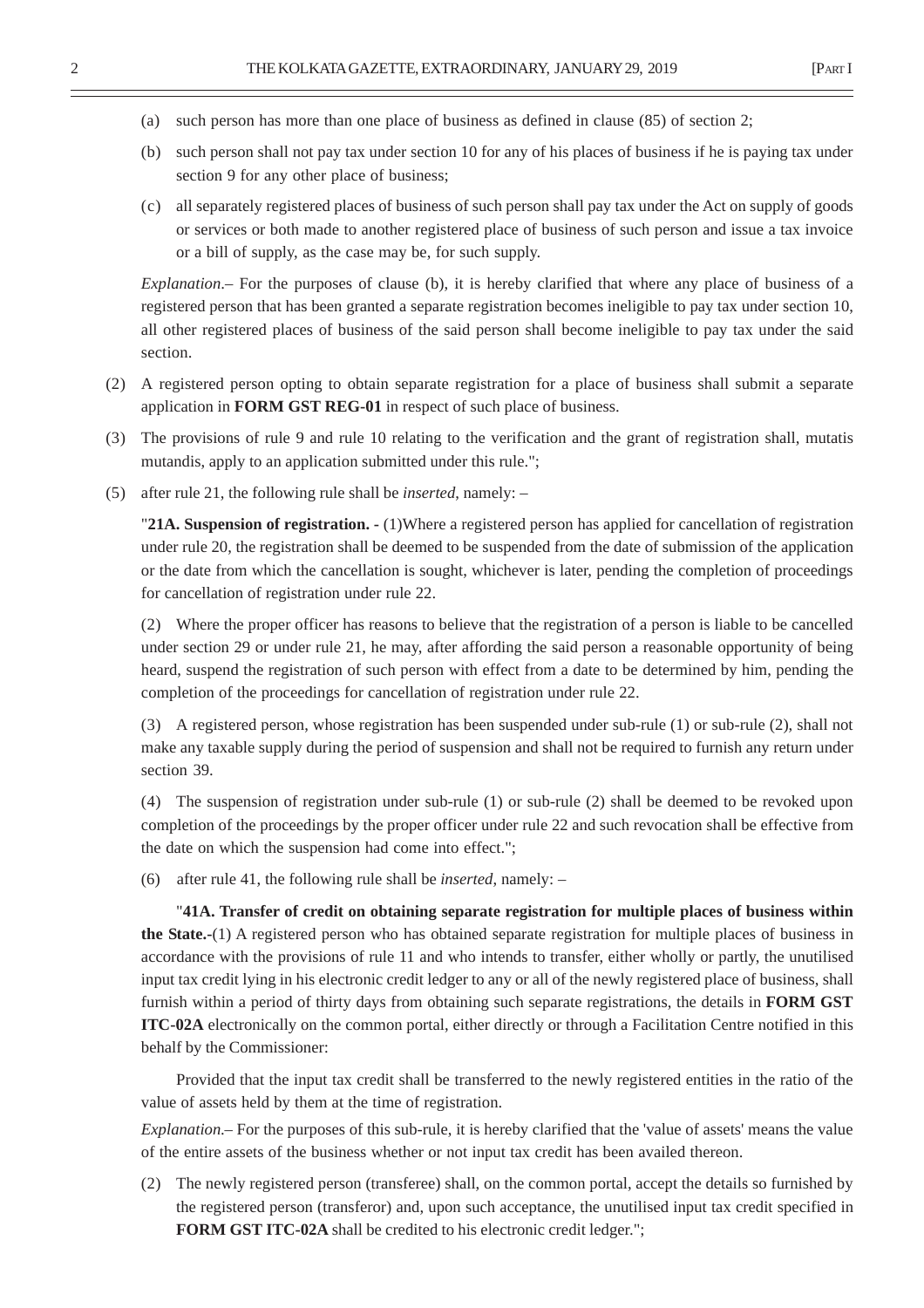- (7) in rule 42, in sub-rule (1), in clause (i), in the Explanation, after the word and figures "entry 84", the word, figures and letter "and entry 92A" shall be *inserted*;
- (8) in rule 43,
	- (a) in sub-rule (1), in clause (g), in the Explanation, after the word and figures "entry 84", the words, figures and letter "and entry 92A" shall be *inserted*;
	- (b) in sub-rule (2), in the Explanation, clause (a) shall be *omitted*;
- (9) in rule 53,–
	- (a) in sub-rule  $(1)$ , -
		- (i) after the words and figures "section 31", the words and figures "and credit or debit notes referred to in section 34" shall be *omitted*;
		- (ii) clause (c) shall be *omitted*;
		- (iii) clause (i) shall be *omitted*;
	- (b) after sub-rule (1), the following sub-rule shall be *inserted*, namely:-
	- "(1A) A credit or debit note referred to in section 34 shall contain the following particulars, namely:–
		- (a) name, address and Goods and Services Tax Identification Number of the supplier;
		- (b) nature of the document;
		- (c) a consecutive serial number not exceeding sixteen characters, in one or multiple series, containing alphabets or numerals or special characters-hyphen or dash and slash symbolised as "-" and "/" respectively, and any combination thereof, unique for a financial year;
		- (d) date of issue of the document;
		- (e) name, address and Goods and Services Tax Identification Number or Unique Identity Number, if registered, of the recipient;
		- (f) name and address of the recipient and the address of delivery, along with the name of State and its code, if such recipient is un-registered;
		- $(g)$  serial number(s) and date(s) of the corresponding tax invoice(s) or, as the case may be, bill(s) of supply;
		- (h) value of taxable supply of goods or services, rate of tax and the amount of the tax credited or, as the case may be, debited to the recipient; and
		- (i) signature or digital signature of the supplier or his authorised representative.";
- (10) in rule 80, in sub-rule (3), after the words "Every registered person", the words, brackets and figures "other than those referred to in the proviso to sub-section (5) of section 35," shall be *inserted*;
- (11) in rule 83,–
	- (a) in sub-rule (1), in clause (a), for the words "Central Board of Excise" the words "Central Board of Indirect Taxes" shall be *substituted*;
	- (b) in sub-rule (3), in the second proviso, for the words "eighteen months", the words "thirty months" shall be *substituted*;
	- (c) for sub-rule (8), the following sub-rule shall be *substituted*, namely:–

"(8) A goods and services tax practitioner can undertake any or all of the following activities on behalf of a registered person, if so authorised by him to-

- (a) furnish the details of outward and inward supplies;
- (b) furnish monthly, quarterly, annual or final return;
- (c) make deposit for credit into the electronic cash ledger;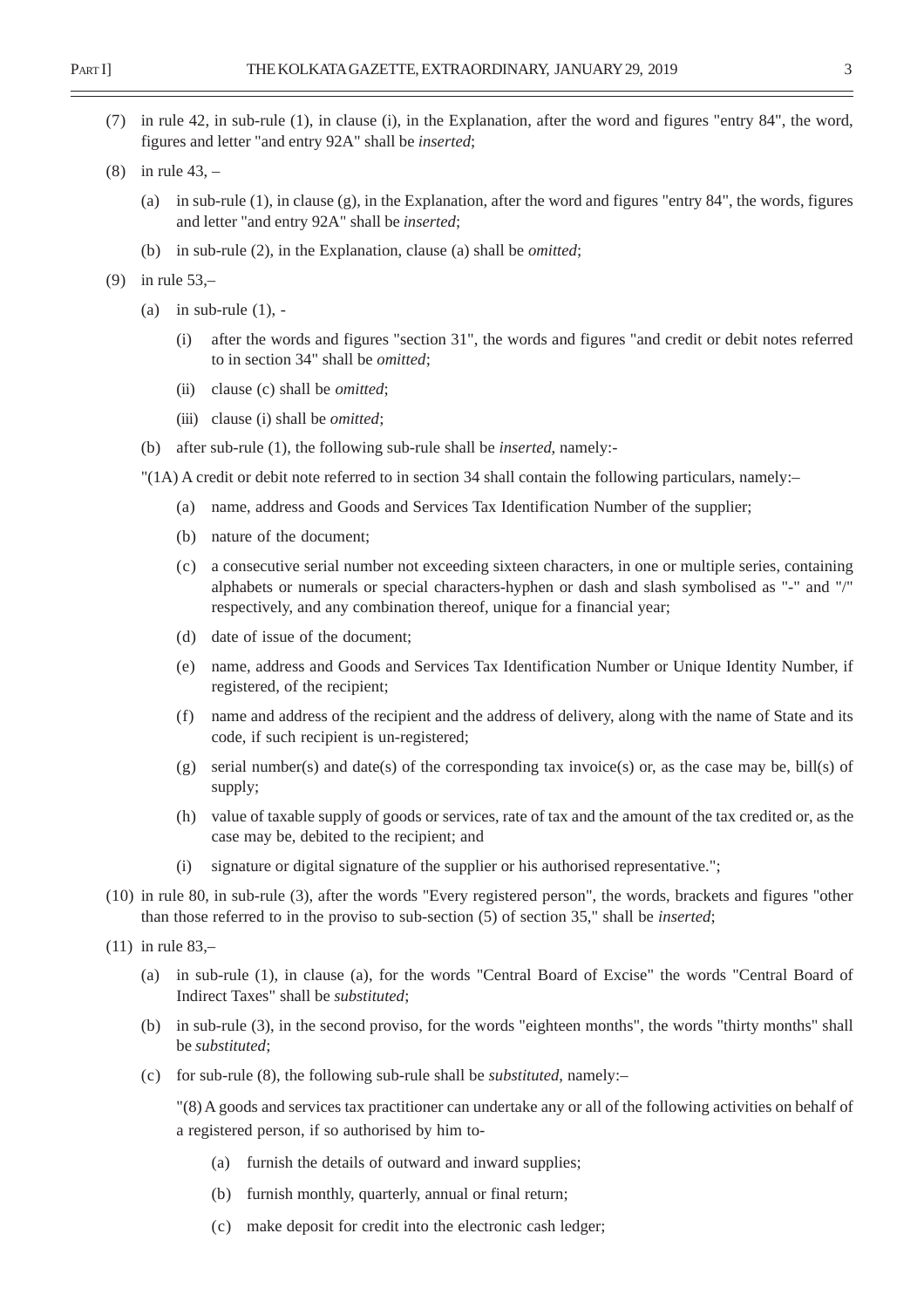- (d) file a claim for refund;
- (e) file an application for amendment or cancellation of registration;
- (f) furnish information for generation of e-way bill;
- (g) furnish details of challan in FORM GST ITC-04;
- (h) file an application for amendment or cancellation of enrolment under rule 58; and
- (i) file an intimation to pay tax under the composition scheme or withdraw from the said scheme:

Provided that where any application relating to a claim for refund or an application for amendment or cancellation of registration or where an intimation to pay tax under composition scheme or to withdraw from such scheme has been submitted by the goods and services tax practitioner authorised by the registered person, a confirmation shall be sought from the registered person and the application submitted by the said practitioner shall be made available to the registered person on the common portal and such application shall not be further proceeded with until the registered person gives his consent to the same.";

- (12) in rule 85, in sub-rule (3), after the word, figures and comma "section 49,", the words, figures and letters "section 49A and section 49B," shall be *inserted*;
- (13) in rule 86, in sub-rule (2), after the word and figures "section 49", the words,figures and letters "or section 49A or section 49B," shall be *inserted*;
- (14) in rule 89, in sub-rule (2), for clause (f), the following clause shall be *substituted*, namely:–

"(f) a declaration to the effect that tax has not been collected from the Special Economic Zone unit or the Special Economic Zone developer, in a case where the refund is on account of supply of goods or services or both made to a Special Economic Zone unit or a Special Economic Zone developer;";

```
(15) in rule 91,–
```
(a) in sub-rule (2), the following proviso shall be *inserted*, namely:–

"Provided that the order issued in **FORM GST RFD-04** shall not be required to be revalidated by the proper officer.";

(b) in sub-rule (3), the following proviso shall be *inserted*, namely:–

"Provided that the payment advice in **FORM GST RFD-05** shall be required to be revalidated where the refund has not been disbursed within the same financial year in which the said payment advice was issued.";

(16) in rule 92, in sub-rule (4), the following provisos shall be *inserted*, namely:–

"Provided that the order issued in **FORM GST RFD-06** shall not be required to be revalidated by the proper officer:

Provided further that the payment advice in **FORM GST RFD-05** shall be required to be revalidated where the refund has not been disbursed within the same financial year in which the said payment advice was issued.";

- $(17)$  in rule 96A,-
	- (a) in the marginal heading, for the words "Refund of integrated tax paid on export", the word "Export" shall be *substituted*;
	- (b) in sub-rule (1), in clause (b), after the words "convertible foreign exchange", the words "or in Indian rupees, wherever permitted by the Reserve Bank of India" shall be *inserted*;
- (18) in **FORM GST REG-01**, in instruction 12, –

(a) for the words "business verticals" at both the places where they occur, the words "places of business" shall be *substituted*;

- (b) for the word "vertical", the words "places of business" shall be *substituted*;
- (19) in **FORM GST REG-17**, at the end, the following "Note" shall be *inserted*, namely:–

"Note: – Your registration stands suspended with effect from ---------- (date).";

(20) in **FORM GST REG-20**, at the end, the following "Note" shall be *inserted*, namely:–

"Note: - Suspension of registration stands revoked with effect from ---------- (date).";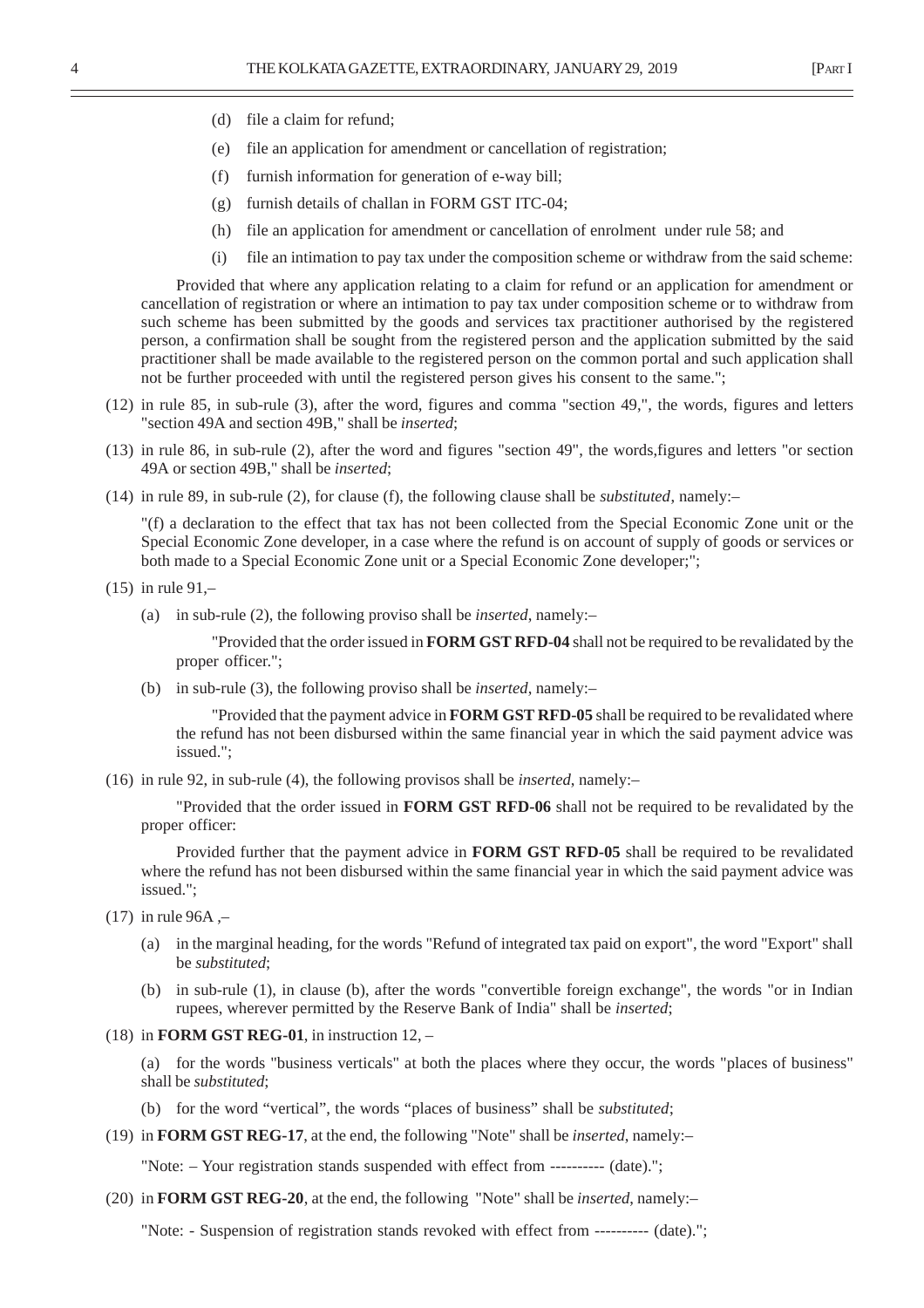#### (21) after **FORM GST ITC-02**, the following form shall be *inserted*, namely:–

## **"FORM GST ITC-02A**

#### [*See rule 41A*]

## **Declaration for transfer of ITC pursuant to registration under sub-section (2) of section 25**

|    | <b>GSTIN</b> of transferor       |  |
|----|----------------------------------|--|
|    | Legal name of transferor         |  |
| 3. | Trade name of transferor, if any |  |
| 4. | <b>GSTIN</b> of transferee       |  |
| 5. | Legal name of transferee         |  |
| 6. | Trade name of transferee, if any |  |

## 7. Details of ITC to be transferred

| Tax            | Amount of matched ITC available | Amount of matched ITC to be transferred |
|----------------|---------------------------------|-----------------------------------------|
|                | ↑                               |                                         |
| Central Tax    |                                 |                                         |
| State Tax      |                                 |                                         |
| UT Tax         |                                 |                                         |
| Integrated Tax |                                 |                                         |
| Cess           |                                 |                                         |

#### 8. Verification

I \_\_\_\_\_\_\_\_\_\_\_\_\_\_\_\_\_\_\_\_\_\_\_\_\_\_\_\_\_\_\_\_\_\_\_\_\_\_\_\_\_\_ hereby solemnly affirm and declare that the information given hereinabove is true and correct to the best of my knowledge and belief and nothing has been concealed there from. Signature of authorised signatory

Name

Designation/Status \_\_\_\_\_\_\_\_\_\_\_\_\_\_\_\_\_\_\_\_\_\_\_\_\_\_\_\_

Date---dd/mm/yyyy

Instructions:

- 1. Transferor refers to the registered person who has an existing registration in a State or Union territory.
- 2. Transferee refers to the place of business for which a separate registration has been obtained under rule 11.";
	- (22) in **FORM GST PCT-05**, in the Table, after serial number 5 and the entries relating thereto, the following serial number and entries shall be *inserted*, namely:–

| "6 | To furnish information for generation of e-way bill                                                 |  |
|----|-----------------------------------------------------------------------------------------------------|--|
|    | To furnish details of challan in <b>FORM GST ITC-04</b>                                             |  |
| 8  | To file an application for amendment or cancellation of enrolment under<br>rule 58                  |  |
| 9  | To file an intimation to pay tax under the composition scheme or<br>withdraw from the said scheme"; |  |

## (23) in **FORM GSTR -4**,–

(a) in clause 6, for the Table, the following Table shall be *substituted*, namely:–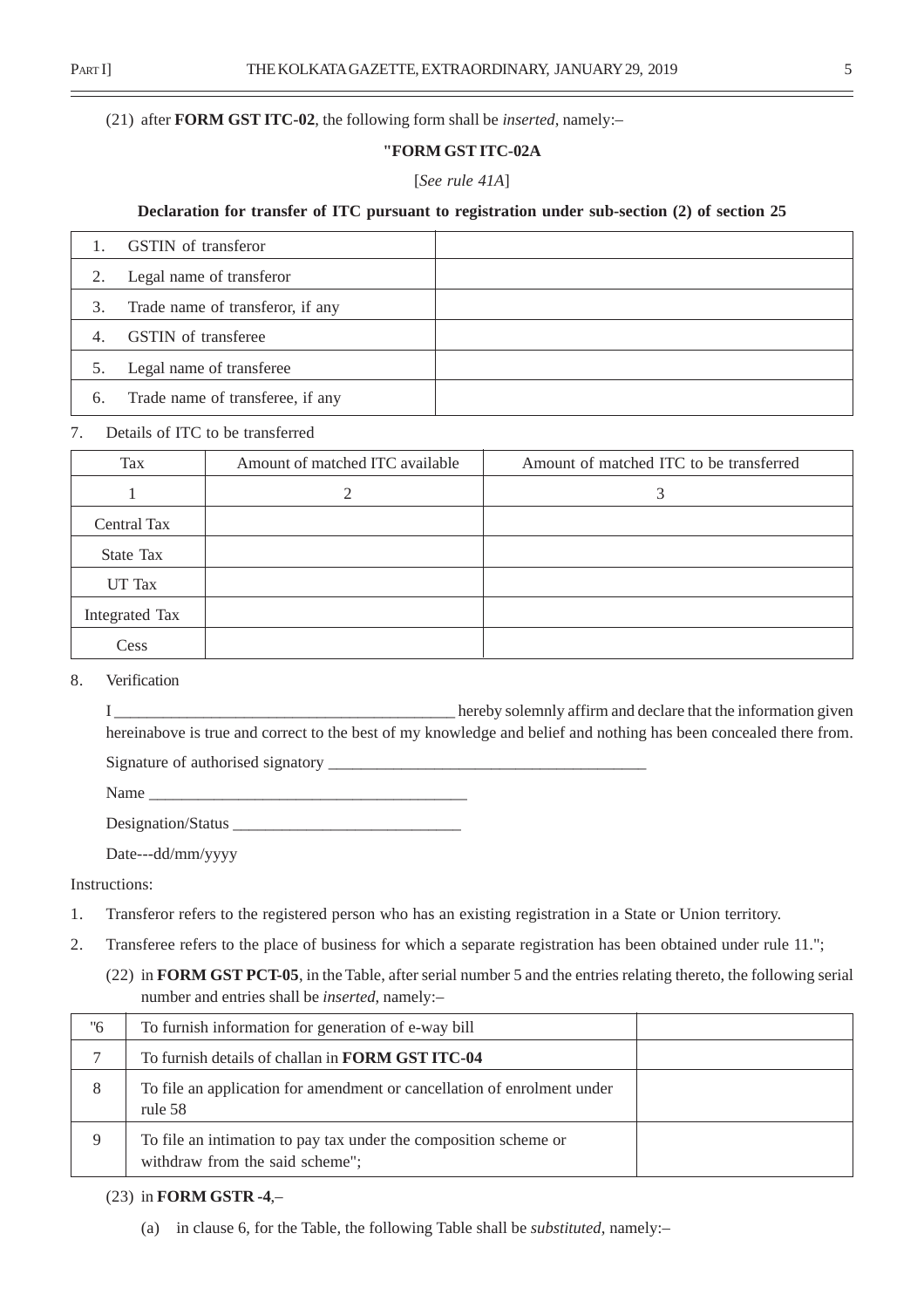| "Rate of tax | Total<br>Turnover | Out of turnover reported in<br>(2), turnover of services | Composition tax amount      |  |
|--------------|-------------------|----------------------------------------------------------|-----------------------------|--|
|              |                   |                                                          | Central Tax<br>State/UT Tax |  |
|              |                   |                                                          | $5$ ":<br>4                 |  |
|              |                   |                                                          |                             |  |
|              |                   |                                                          |                             |  |

(c) in clause 7, for the Table, the following Table shall be *substituted*, namely:–

| "Quarter | Rate           |          | Original details |         |          |          | Revised details |         |          |  |  |
|----------|----------------|----------|------------------|---------|----------|----------|-----------------|---------|----------|--|--|
|          |                | Total    | Out of           | Central | State/UT | Total    | Out of          | Central | State/UT |  |  |
|          |                | Turnover | turnover         | Tax     | Tax      | Turnover | turnover        | Tax     | Tax      |  |  |
|          |                |          | reported in      |         |          |          | reported in     |         |          |  |  |
|          |                |          | $(3)$ , turnover |         |          |          | (7), turnover   |         |          |  |  |
|          |                |          | of services      |         |          |          | of services     |         |          |  |  |
|          | $\overline{2}$ | 3        | $\overline{4}$   | 5       | 6        | 7        | 8               | 9       | $10$ ";  |  |  |
|          |                |          |                  |         |          |          |                 |         |          |  |  |
|          |                |          |                  |         |          |          |                 |         |          |  |  |

(24) in **FORM GST RFD-01**, for the declaration under rule 89(2)(f), the following declaration shall be *substituted*, namely:–

# **"DECLARATION [rule 89(2)(f)]**

I hereby declare that tax has not been collected from the Special Economic Zone unit /the Special Economic Zone developer in respect of supply of goods or services or both covered under this refund claim.

Signature

Name –

Designation / Status";

(25) in **FORM GST RFD-01A**, for the declaration under rule 89(2)(f), the following declaration shall be *substituted*, namely:–

# **"DECLARATION [rule 89(2)(f)]**

I hereby declare that tax has not been collected from the Special Economic Zone unit /the Special Economic Zone developer in respect of supply of goods or services or both covered under this refund claim.

Signature

Name –

Designation / Status";

# (26) in **FORM GST APL-01**,-

- (a) for clause 15, the following clause shall be *substituted*, namely:–
- "15. Details of payment of admitted amount and pre-deposit:-
- (a) Details of payment required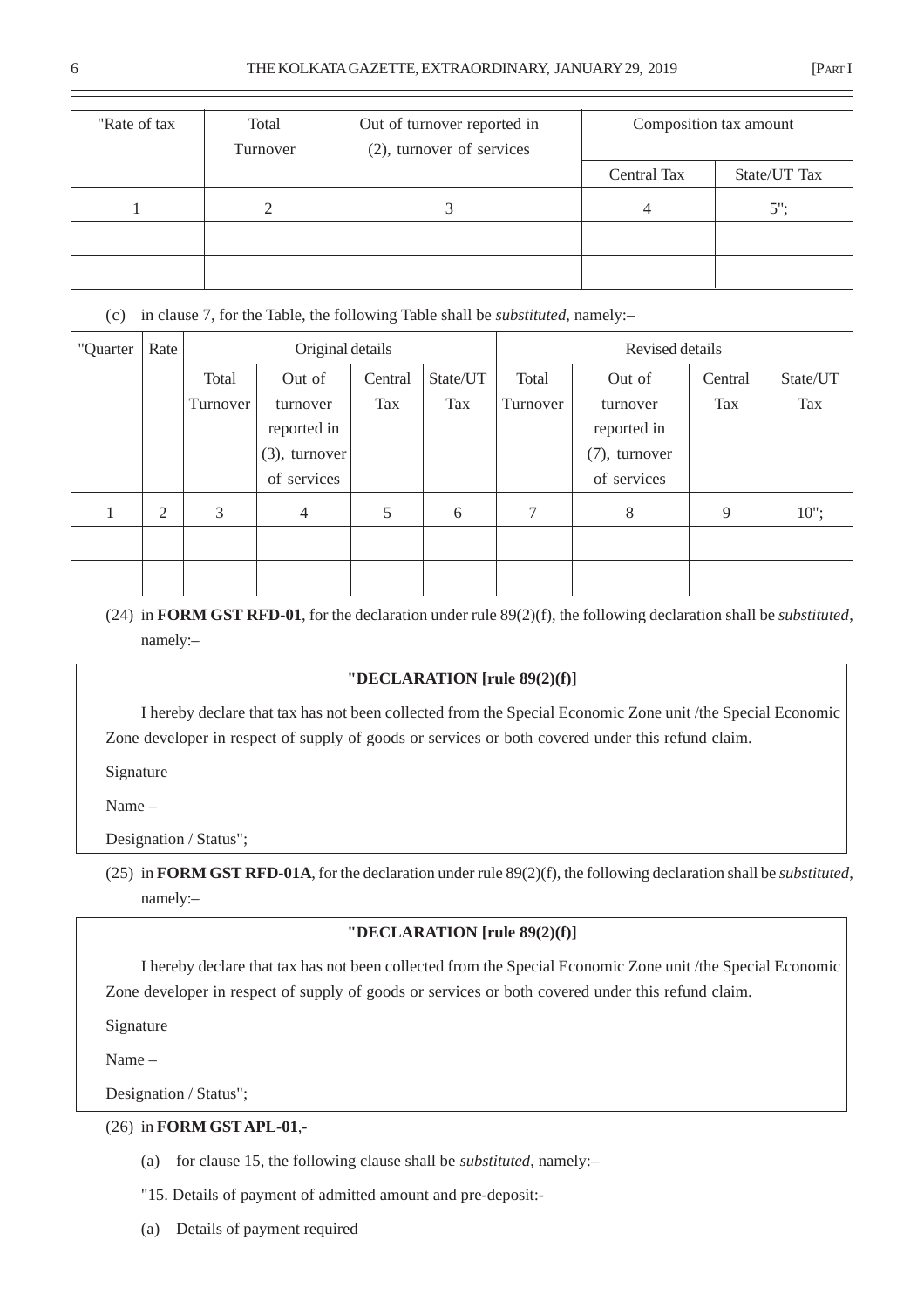| Particulars                                                                                                                                                                                                                                   |                  | Central<br>tax | State/<br>UT tax | Integrated<br>tax | Cess |                                   | Total amount  |
|-----------------------------------------------------------------------------------------------------------------------------------------------------------------------------------------------------------------------------------------------|------------------|----------------|------------------|-------------------|------|-----------------------------------|---------------|
|                                                                                                                                                                                                                                               | Tax/ Cess        |                |                  |                   |      | $<$ total $>$                     |               |
|                                                                                                                                                                                                                                               | Interest         |                |                  |                   |      | $<$ total $>$                     |               |
| a) Admitted amount                                                                                                                                                                                                                            | Penalty          |                |                  |                   |      | $<$ total $>$                     | $<$ total $>$ |
|                                                                                                                                                                                                                                               | Fees             |                |                  |                   |      | $<$ total $>$                     |               |
|                                                                                                                                                                                                                                               | Other<br>charges |                |                  |                   |      | $<$ total $>$                     |               |
| b) Pre-deposit (10%<br>of disputed tax /cess<br>but not exceeding Rs.<br>25 crore each in<br>respect of CGST,<br>SGST or cess, or not Tax/ Cess<br>exceeding Rs. 50<br>crore in respect of<br>IGST and Rs. 25<br>crore in respect of<br>cess) |                  |                |                  |                   |      | $\,<$<br>total<br>$\qquad \qquad$ |               |

(b) Details of payment of admitted amount and pre-deposit (pre-deposit 10% of the disputed tax and cess but not exceeding Rs. 25 crore each in respect of CGST, SGST or cess, or not exceeding Rs. 50 crore in respect of IGST and Rs. 25 crore in respect of cess):–

| Sr.          | Description    | Tax     | Paid through     | Debit     | Amount of tax paid |          |            |             |
|--------------|----------------|---------|------------------|-----------|--------------------|----------|------------|-------------|
| No.          |                | payable | Cash/Credit      | entry no. | Central            | State/UT | Integrated | <b>CESS</b> |
|              |                |         | Ledger           |           | tax                | tax      | tax        |             |
| $\mathbf{I}$ | $\overline{2}$ | 3       | $\overline{4}$   | 5         | $6\,$              | $\tau$   | $8\,$      | 9           |
| 1.           |                |         | Cash<br>Ledger   |           |                    |          |            |             |
|              |                |         | Credit<br>Ledger |           |                    |          |            |             |
| 2.           |                |         | Cash<br>Ledger   |           |                    |          |            |             |
|              |                |         | Credit<br>Ledger |           |                    |          |            |             |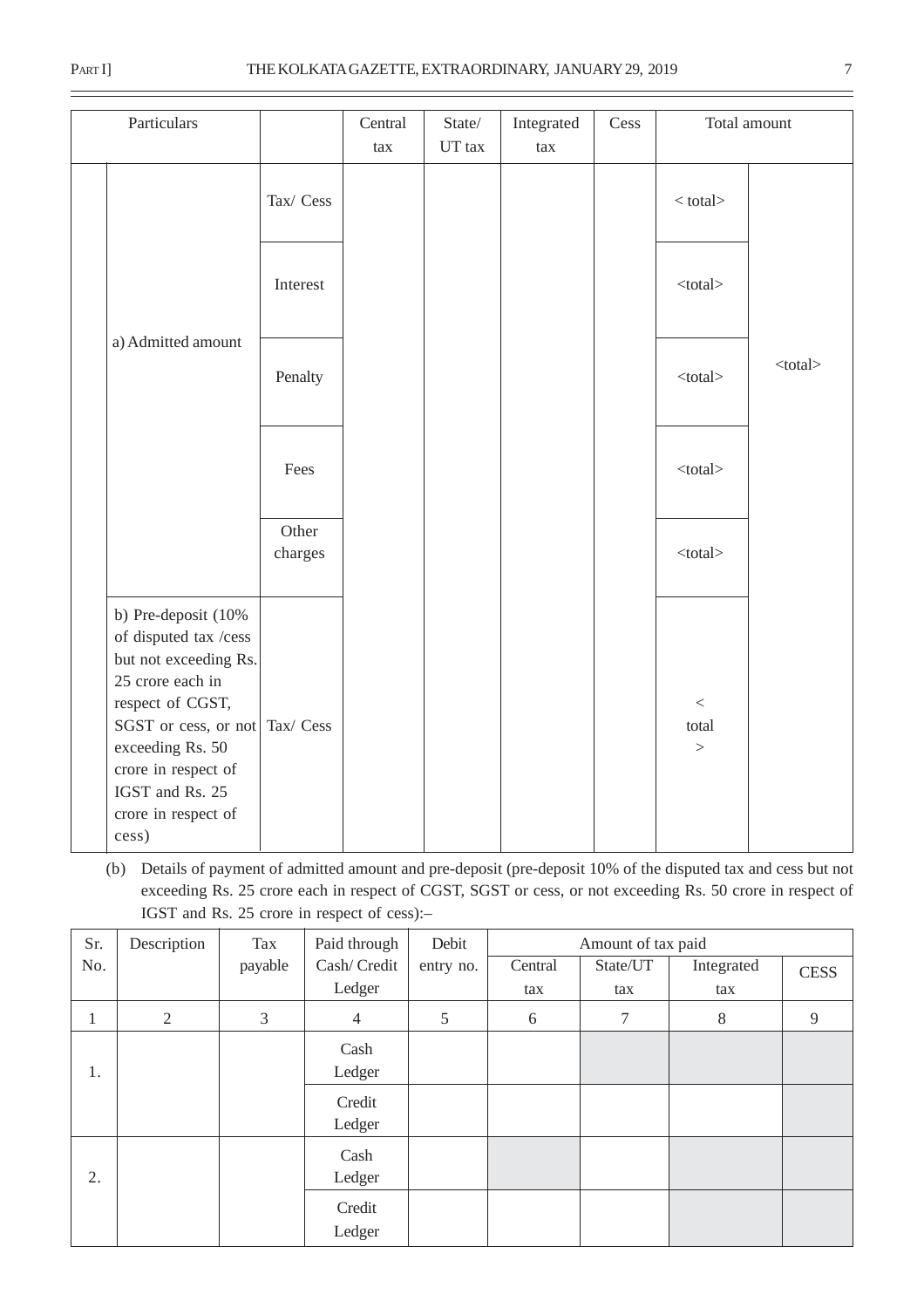| Sr. | Description    | Tax     | Paid through   | Debit     |         | Amount of tax paid |            |             |  |
|-----|----------------|---------|----------------|-----------|---------|--------------------|------------|-------------|--|
| No. |                | payable | Cash/Credit    | entry no. | Central | State/UT           | Integrated | <b>CESS</b> |  |
|     |                |         | Ledger         |           | tax     | tax                | tax        |             |  |
| 1   | $\mathfrak{2}$ | 3       | $\overline{4}$ | 5         | 6       | 7                  | 8          | 9           |  |
|     |                |         | Cash           |           |         |                    |            |             |  |
| 3.  |                |         | Ledger         |           |         |                    |            |             |  |
|     |                |         | Credit         |           |         |                    |            |             |  |
|     |                |         | Ledger         |           |         |                    |            |             |  |
|     |                |         | Cash           |           |         |                    |            |             |  |
| 4.  | <b>CESS</b>    |         | Ledger         |           |         |                    |            |             |  |
|     |                |         | Credit         |           |         |                    |            |             |  |
|     |                |         | Ledger         |           |         |                    |            |             |  |

(c) Interest, penalty, late fee and any other amount payable and paid:–

| Sr. | Description | Amount payable |                |        |             | Debit |            |         | Amount paid |             |
|-----|-------------|----------------|----------------|--------|-------------|-------|------------|---------|-------------|-------------|
| No. |             | Integrated     | Central        | State/ | <b>CESS</b> | entry | Integrated | Central | State/      | <b>CESS</b> |
|     |             | tax            | tax            | UT tax |             | no.   | tax        | tax     | UT tax      |             |
| T.  | 2           | 3              | $\overline{4}$ | 5      | 6           | 7     | 8          | 9       | 10          | $11$ ";     |
| 1.  | Interest    |                |                |        |             |       |            |         |             |             |
| 2.  | Penalty     |                |                |        |             |       |            |         |             |             |
| 3.  | Late fee    |                |                |        |             |       |            |         |             |             |
| 4.  | Others      |                |                |        |             |       |            |         |             |             |
|     | (specify)   |                |                |        |             |       |            |         |             |             |

(b) after clause 17, the following shall be *inserted*, namely:–

"18. Place of supply wise details of the integrated tax paid (admitted amount only) mentioned in the Table in sub-clause (a) of clause 15(item (a)), if any

| Place of Supply    | Demand            | Tax | Interest | Penalty | Other | Total  |
|--------------------|-------------------|-----|----------|---------|-------|--------|
| (Name of State/UT) |                   |     |          |         |       |        |
|                    | 2                 | 3   | 4        | 5       | 6     | $7$ ": |
|                    | Admitted amount   |     |          |         |       |        |
|                    | [in the Table in] |     |          |         |       |        |
|                    | sub-clause (a) of |     |          |         |       |        |
|                    | clause 15 (item   |     |          |         |       |        |
|                    | $(a))$ ]          |     |          |         |       |        |
|                    |                   |     |          |         |       |        |

## (27) in **FORM GST APL-05**,

- (a) in clause 14,–
	- (i) in sub-clause (a), in the Table, for the brackets, figures and words "(20% of disputed tax)", the brackets, figures, words and letters "(20% of disputed tax/cess but not exceeding Rs.50 crore each in respect of CGST, SGST or cess or not exceeding Rs.100 crore in respect of IGST and Rs.50 crore in respect of cess)" shall be *substituted*;